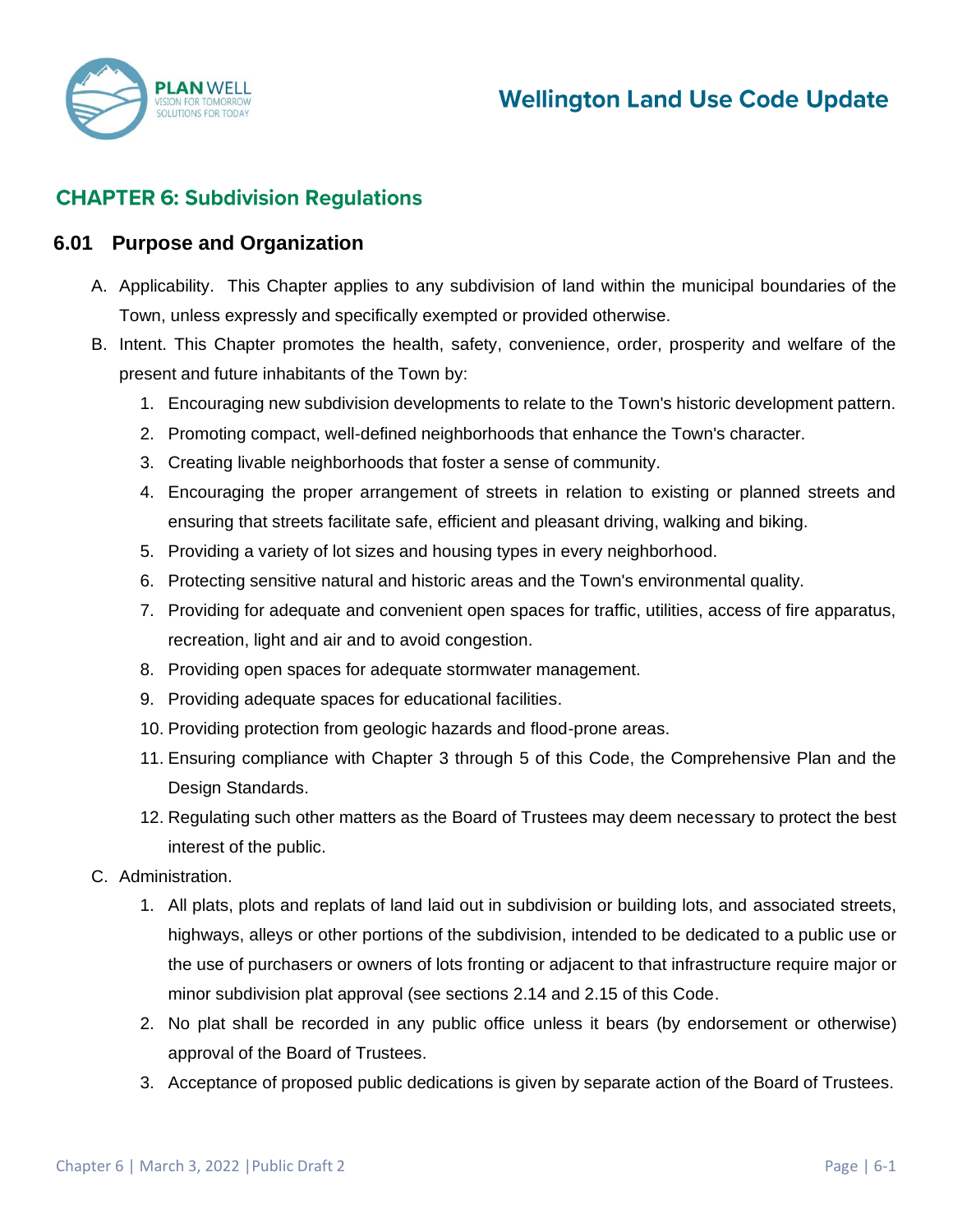- 4. Pursuant to CRS sections 31-23-227 and 31-23-214(1), the Board of Trustees delegates the authority to approve plat corrections to the Planning Director. Chapter 2 establishes the applicability and workflow for plat corrections.
- D. Plat and other approval expiration.
	- 1. This subsection applies to any of the following (referred to as "approvals"):
		- a. Any Final Plat,
		- b. Any plat, plot or replat approved by the Town Board under any prior land use provisions of the Town Code or any prior version of the Town Code,
		- c. Any minor subdivision plat, or
		- d. Any annexation or annexation map.
	- 2. An applicant shall submit an approval for recordation within one year from the date of final approval by the Town Board.
	- 3. When submitted for recordation, the approval shall:
		- a. Be executed by all owners and proprietors (as defined by CRS § 31-23-111), and
		- b. Include payment of all fees and all other submissions or requirements as set forth in the Town Code or the approving ordinance.
	- 4. An approval that is not timely recorded with the items required by subsection 3 above is deemed expired. Any Town Board approvals for an expired approval are deemed lapsed. A lapsed approval requires resubmission and reconsideration of the development or plat application by the approving agency.
	- 5. A conditional approval of an approval does not toll the required one year submission period. Unless the specifically provides otherwise, any condition must be satisfied within the one year submission period.

### **6.02 Design and Improvement Standards**

- A. Applicability. This section applies to all development applications and building permit applications (referred to as "applications"). All applications shall comply with the density, dimension, design and zoning standards contained in this Chapter.
- B. Relation to zone district standards. Chapters 3 and 4 of this Code prevail over any conflicting standards in this section.
- C. Community Design Principles. The design, layout, and orientation of subdivisions, lots, buildings and infrastructure shall be consistent with the Comprehensive Plan.
	- 1. The community design standards set forth in this Section apply to every development proposal. The Town's goal is to expedite the planning review process by clearly outlining the Town's expectations for new development.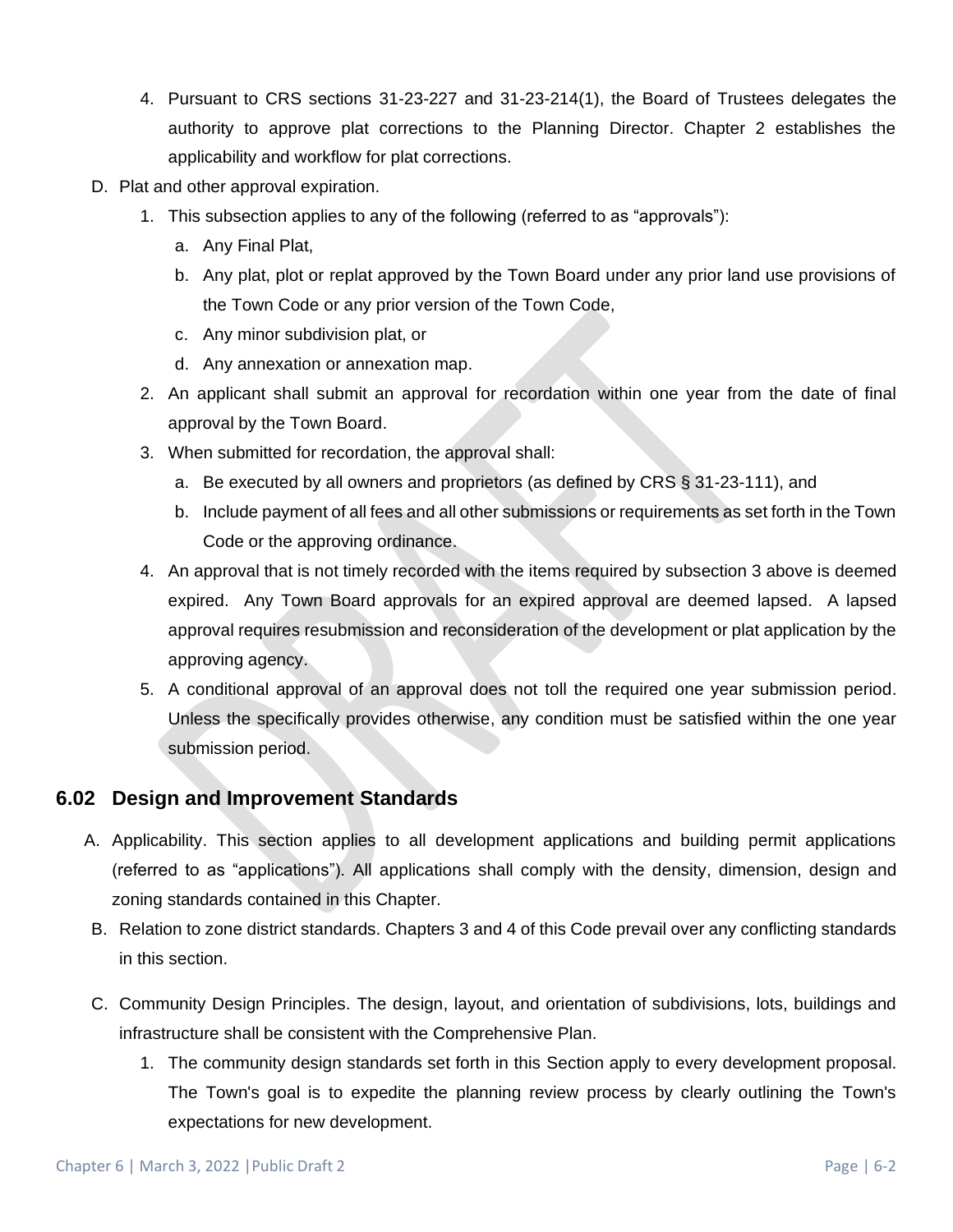- 2. The Planning Commission and Board of Trustees will evaluate each subdivision plat based on the standards in this section and the context within which a project is located. The standards are intended to be specific enough to guide development, but not to preclude creative design solutions. Applicants must substantially conform to the design standards unless they demonstrate that an acceptable alternative meets one (1) or more of the following conditions:
	- a. The alternative better achieves the stated intent;
	- b. The intent is not achieved by application of the standards in this circumstance;
	- c. The effect of other standards are improved by not applying a specific standard; and/or
	- d. Strict application or unique site features make the standard impractical.
- 3. Design elements. One of the greatest challenges facing small towns is the successful integration of new development with the original Town pattern. Suburban development patterns that include numerous cul-de-sacs and limited street connections often separate communities and create enclaves of the original towns. To maintain the Town's unique, small-town character and clearly describe the Town's vision, the following design elements established:
	- a. Compact urban growth. As the community grows from the original Town limits, it is important to maintain a continuity of density, diversity and interconnectedness. Urban development should occur adjacent to the Town's core so that the community's prime agricultural land and natural areas are preserved and public infrastructure and utilities are used as efficiently as possible.
	- b. Neighborhood design. New developments should create or augment neighborhoods, rather than single-use residential subdivisions adjacent to one another. Neighborhoods should be organized around a strong center, which may include elements such as common open space, civic and commercial or mixed uses. Street and building design and placement shall facilitate pedestrian movement, the character of streets and sidewalks as inviting public space and the interconnectedness of the streets within the neighborhood and as they connect to the rest of the community. In addition, new neighborhoods shall have a variety of housing sizes and types that help to create a distinct identity rather than a monotonous replication of styles.
	- c. Lots and blocks, streets and sidewalks. The layout of lots and blocks shall continue the Town's existing block pattern to form a grid or modified grid pattern that is adapted to the topography, natural features and environmental considerations. The streets shall connect to create a comprehensive transportation network that facilitates the movement of pedestrians, cars and bicycles.
	- d. Parks and open space. New developments shall use natural open spaces and developed public space (such as parks and plazas) to organize and focus lots, blocks and circulation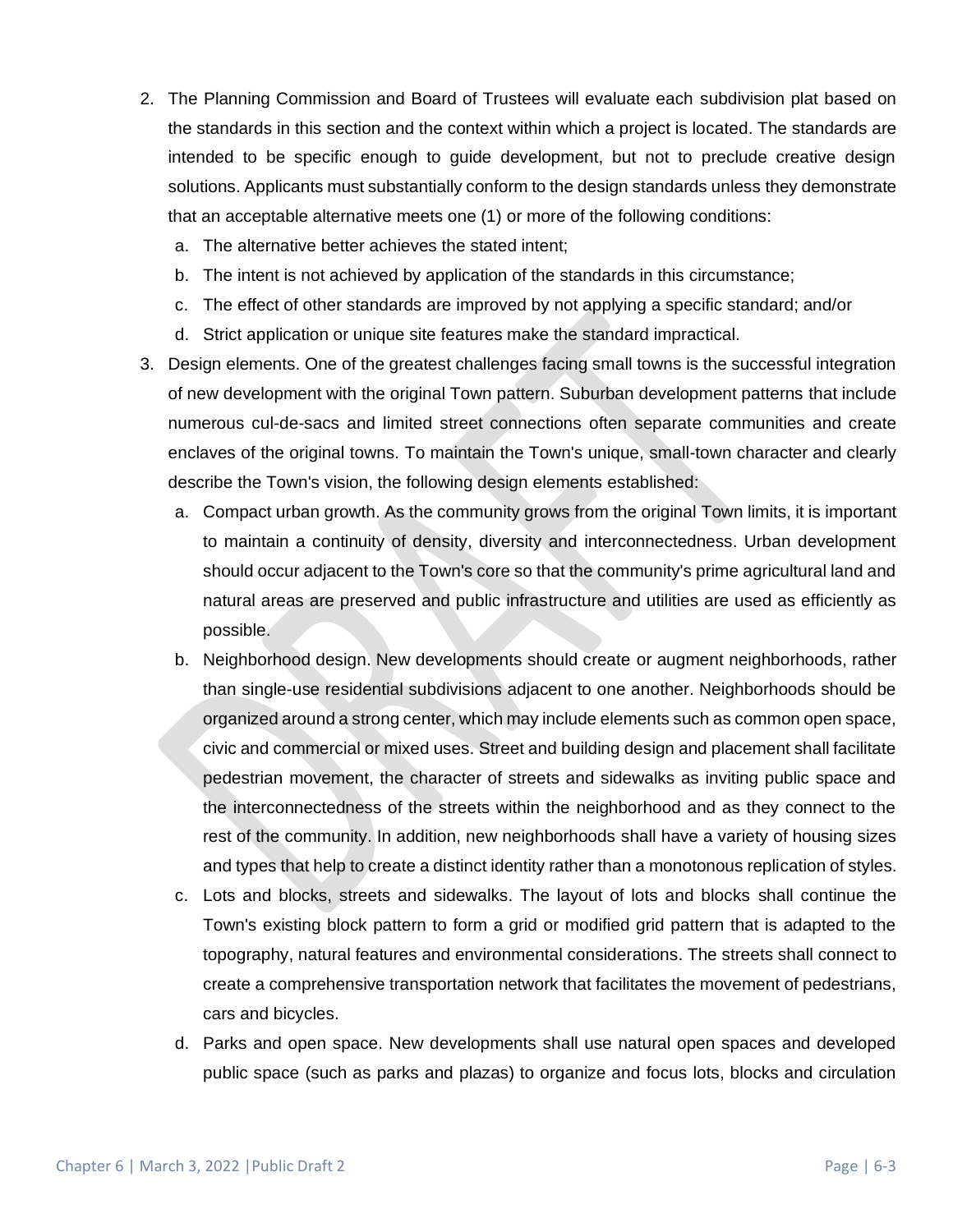patterns, protected natural areas and quality agricultural land and to create an identity for each neighborhood.

- e. Site design, architecture and landscaping. This Chapter encourages innovative, quality site design, architecture and landscaping to create new places that are integrated with the existing community and reflect the traditional patterns of the region.
- f. Environment. New developments shall be designed to fit within the environment. To the greatest extent feasible, sites shall preserve natural areas and the plants and wildlife inhabiting those areas. In addition, new developments shall conserve natural resources, especially water.
- g. Water conservation. As the Town and the State grow, increasing pressure is placed on limited water resource supplies. This can impair water quality and deplete water quantity. All new development shall use raw water for irrigation and to incorporate water-saving measures in building design and landscaping. Developments shall use stormwater management techniques that address water quality as well as quantity.
- 4. Compact urban growth. The Comprehensive Master Plan includes a compact urban growth policy that encourages and directs development to take place within areas contiguous to existing development in the community. This policy will accomplish several goals, including:
	- a. Improving air quality by reducing vehicle miles traveled and by promoting alternatives to the private automobile;
	- b. Preserving natural areas and features, particularly in the periphery of the Town;
	- c. Making possible the efficient use of existing infrastructure and cost-effective extensions of new services;
	- d. Encouraging infill development and reinvestment in built-up areas of the Town; and
	- e. Promoting physical separation from neighboring communities to help each maintain its individual identity and character.
- 5. Growth management. The Town has established a Growth Management Area as part of the Comprehensive Plan. This is the area reasonably anticipated for annexation. and the plan policies direct growth to established growth boundaries and provide for the coordination of future development in level of service (LOS) standards for infrastructure. The comprehensive plan establishes policies for "purposeful growth" based on thoughtful and well-planned increases in density and intensity that honor and protect town character and values, contains development within its existing and designated footprint is contained, preserves valuable surrounding farmland and open space, promotes efficiencies in infrastructure provision and maintenance, offers adequate facilities, and advances a thriving economy that makes the town self-sufficient. No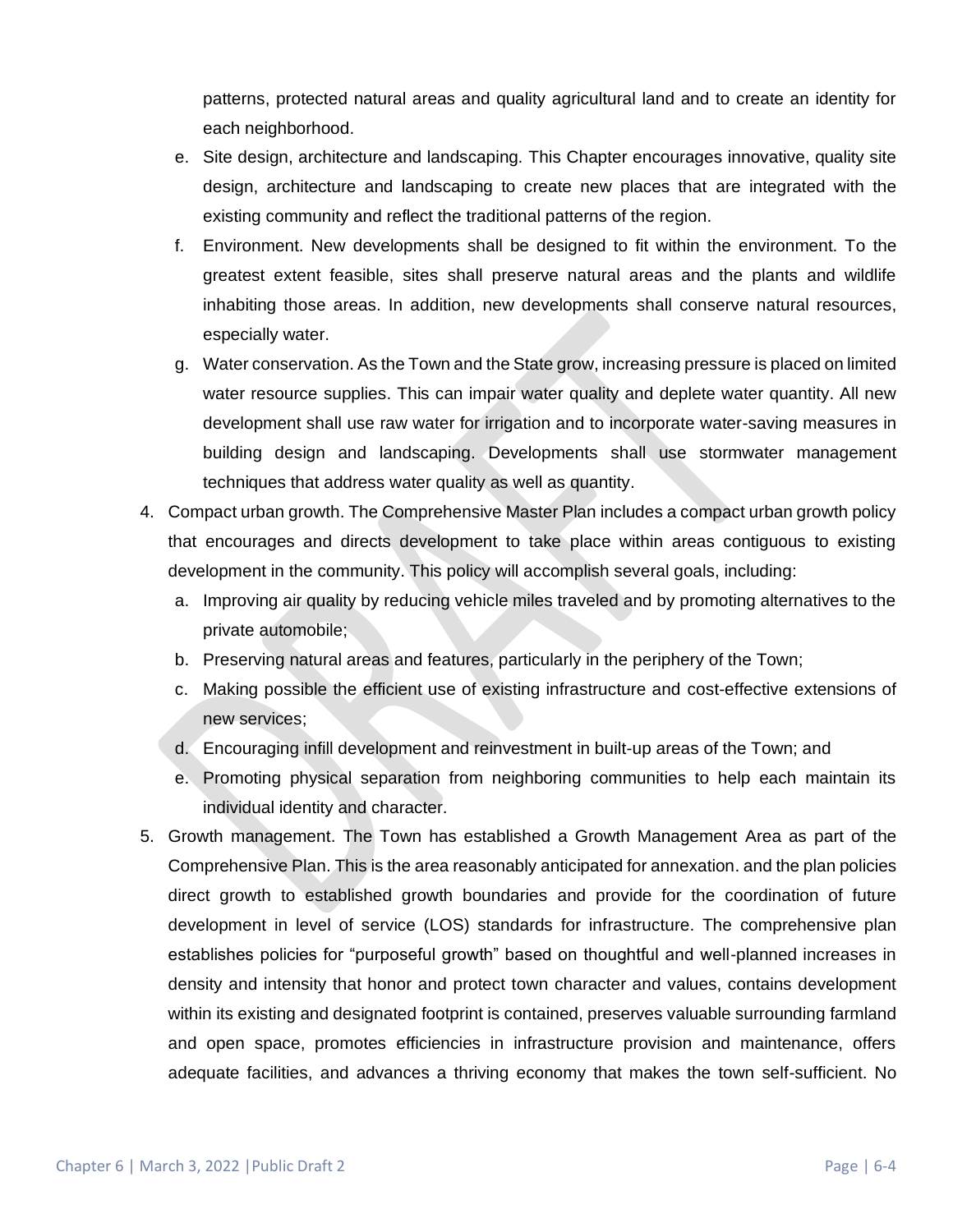development shall be approved unless it is located within the established planning boundaries and is consistent with the Comprehensive Plan. *(Ord. 11-2007 §1)* 

- 6. Neighborhood design principles. To encourage the creation of viable neighborhoods that interconnect with each other and integrate new projects into the existing community, thereby strengthening the original Town, the neighborhood layout shalll contiue the street, lot and block pattern of the original Town, as well as solar orientation, topography, sensitive wildlife and vegetation, drainage patterns and environmental and regional climate issues. Further, the edges of neighborhoods should be formed by features shared with adjacent neighborhoods, such as major streets, changes in street pattern greenways or natural features such as streams and major drainage or riparian corridors. New streets, bikeways, sidewalks, paths and trails shall connect to existing adjacent neighborhoods.
- 7. Neighborhood structure. The following is a summary of essential elements to consider integrating into new neighborhoods:
	- a. Street, sidewalk and trail connections within new neighborhoods that connect to adjacent existing neighborhoods and strengthen the connection to the existing town.
	- b. Streets that encourage pedestrian activity by creating an inviting atmosphere through attention to the details of landscaping and tree locations, sidewalks, lighting and the building architecture, etc.
	- c. A mixed-use neighborhood center located for easy access.
	- d. A variety of housing types, sizes, densities and price ranges that are well integrated.
	- e. A variety of land uses that are well integrated and a transition of intensity. Nonresidential uses, larger buildings and attached multi-family housing shall locate near commercial centers with a transition to smaller buildings closer to low density neighborhoods.
	- f. Pedestrian and bike connections throughout residential neighborhoods and linked to neighborhood commercial or civic centers and open space systems.
	- g. Parks, open space, public plaza and greens that are well integrated into the neighborhood.
	- h. Street trees (subject to water conservation considerations).
	- i. Architectural, landscaping and site design elements of new developments as outlined in this section.
- 8. Neighborhood; general provisions. The following principles are contained in the original "Old Town" of the Town. The Comprehensive Plan identifies them as contributing to the Town's smalltown character. Although the size of individual development proposals will vary, projects will be evaluated with consideration to these neighborhood design principles and the context within which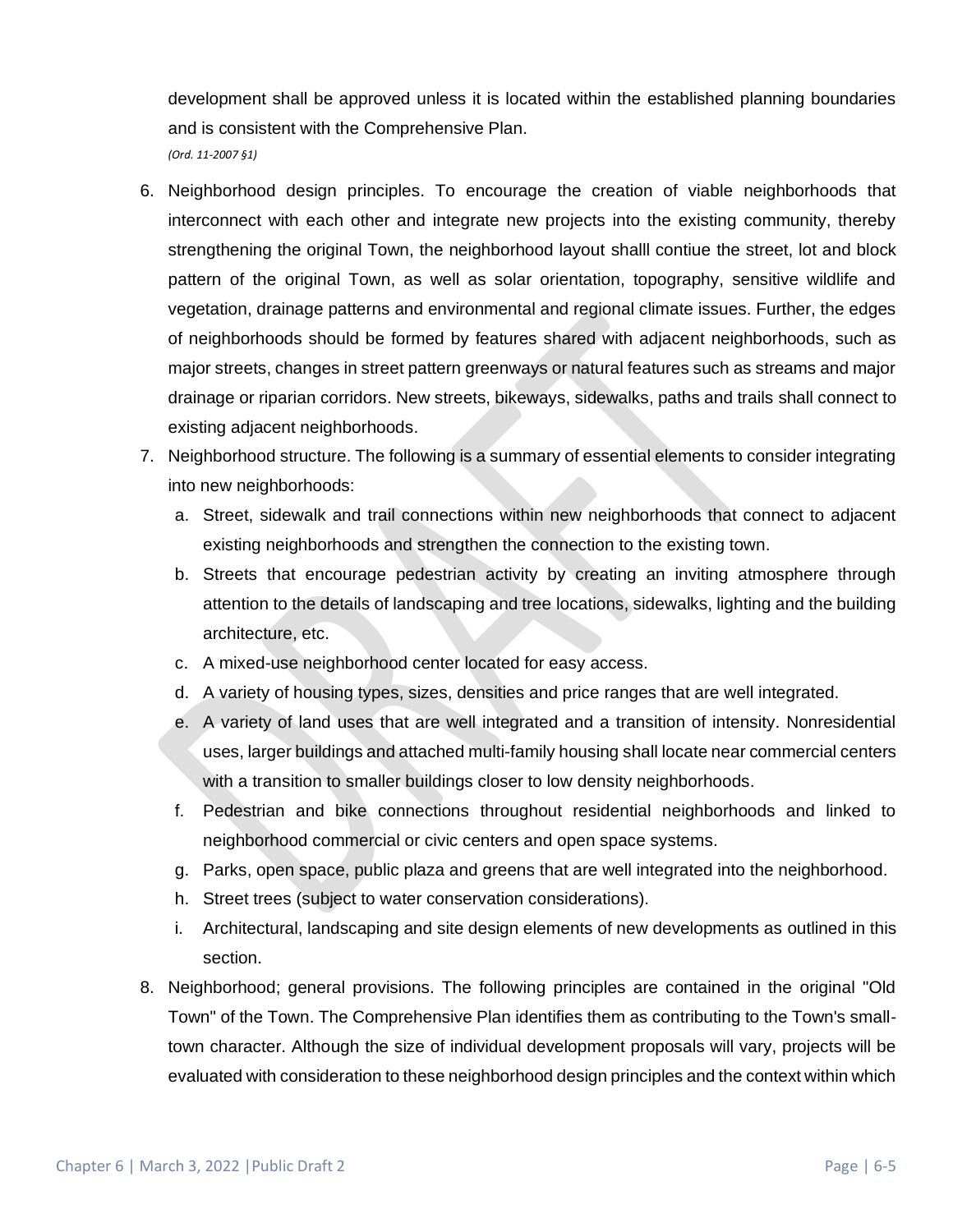a project is located. Failure to incorporate these design principles into a project may be cause for denial of the project by the Board of Trustees.

- a. Each neighborhood has a center and an edge. It is important that every neighborhood have activity centers that draw people together. Use natural and man-made features, such as a drainage ways, major roadways and ditches to define neighborhood edges. Buildings or other features located at gateways entering a neighborhood shall mark the transition into and out of the neighborhood in a distinct fashion using massing, additional height, contrasting materials and/or architectural embellishments to obtain this effect.
- b. Mix of types of dwelling units. A mix of dwelling unit types shall be distributed throughout the development.
- c. Focal points. Focal points, or points of visual termination, shall generally be occupied by more prominent, monumental buildings and structures that employ enhanced height, massing, distinctive architectural treatments or other distinguishing features, as well as landscape features.
- d. Public space as development framework. Public space is used to organize blocks and circulation patterns and to enhance surrounding development. Public open space must be functional and easily accessible and shall be designed to organize the placement of buildings to create an identity for each neighborhood. Buildings should face public open space to allow for casual surveillance.
- e. Design streets as public spaces.
	- i. Buildings shall define streets by using relatively uniform setbacks along each block. Subject to water use considerations, the streetscape shall also be reinforced by lines of shade trees planted in the right-of-way landscape strip and may be further reinforced by walls, hedges, landscaping or fences which define front yards.
	- ii. On a lot with multiple buildings, those located on the interior of the site shall relate to one another both functionally and visually. A building complex may be organized around features such as courtyards, greens or quadrangles which encourage pedestrian activity and incidental social interaction. Smaller, individualized groupings of buildings are encouraged. Buildings shall be located to allow for adequate fire and emergency access.
- f. Order rather than repetition. The orderly arrangement of design elements can unify a space even when the elements are not the same. The location of sidewalks relative to streets, building setbacks and orientation and the placement of trees (subject to water use considerations) can all help create an overall impression of unity even though each home or building has a distinct character.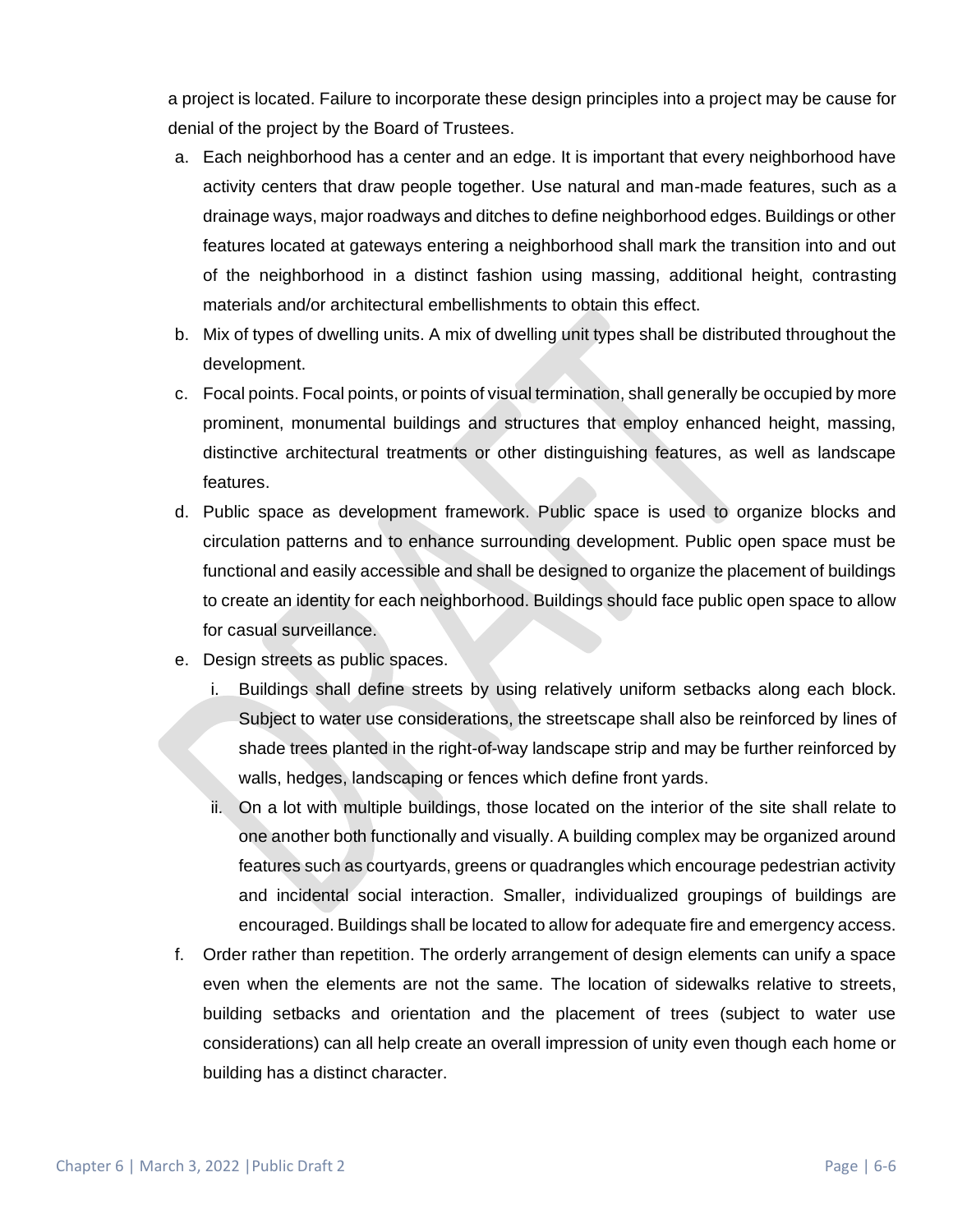- g. Use human proportion. Buildings shall be considered in terms of their relationship to the height and massing of adjacent buildings, as well as in relation to the human scale. (In a small town, this means generally one-, two- and three-story buildings.)
- h. Define the transition between the public and private realm. Buildings shall be located to front towards and relate to public streets or parks, both functionally and visually, to the greatest extent possible. Wherever possible, buildings shall not be oriented to front towards a parking lot.
- i. Encourage walking and bicycling. Sites shall be designed to minimize conflicts between vehicles, bicycles and pedestrians. Pedestrian and bicycle access and connections shall be designed to enhance transportation on foot and by bicycle.
- j. Neighborhoods shall have a mix of activities available rather than a purely residential land use. Neighborhood residents shall have convenient access to parks, schools, open space, trails and services. The optimum size of a neighborhood is one-quarter (¼) mile from center to edge.
- k. Fit within the environment rather than on top of it. New developments shall be designed to respond to the natural environment, fit into the setting and protect scenic view corridors. Key design considerations shall include a site layout that responds to natural features both onand off-site, the size of structures and materials used in the development and the transition between the development and the surrounding landscape.
- l. Housing types and styles that reflect the architecture of the region. Familiar architectural styles shall play an important role in developing an architectural identity for neighborhood dwellings.
- D. Lots and blocks.
	- 1. Intent. The intent of the block and lot standards is to continue the Town's existing block pattern in a manner that is compatible with site-specific environmental conditions.
	- 2. General provisions. Streets shall be designed in accordance with this Chapter and the Town's Design Standards to create blocks that consider interconnectedness, topography, solar orientation, views and other design features. The length of blocks in "Old Town" is typically four hundred (400) feet. Thus, to the greatest extent possible, blocks shall be designed to have a length of between three hundred (300) feet and seven hundred (700) feet (nonresidential streets). The lengths, widths and shapes of blocks shall be designed to accommodate the following:
		- a. Provision of adequate building sites suitable to the special needs of the type of use contemplated.
		- b. Need for convenient access, control and safety of vehicular and pedestrian traffic circulation.
		- c. Limitations and opportunities of topography.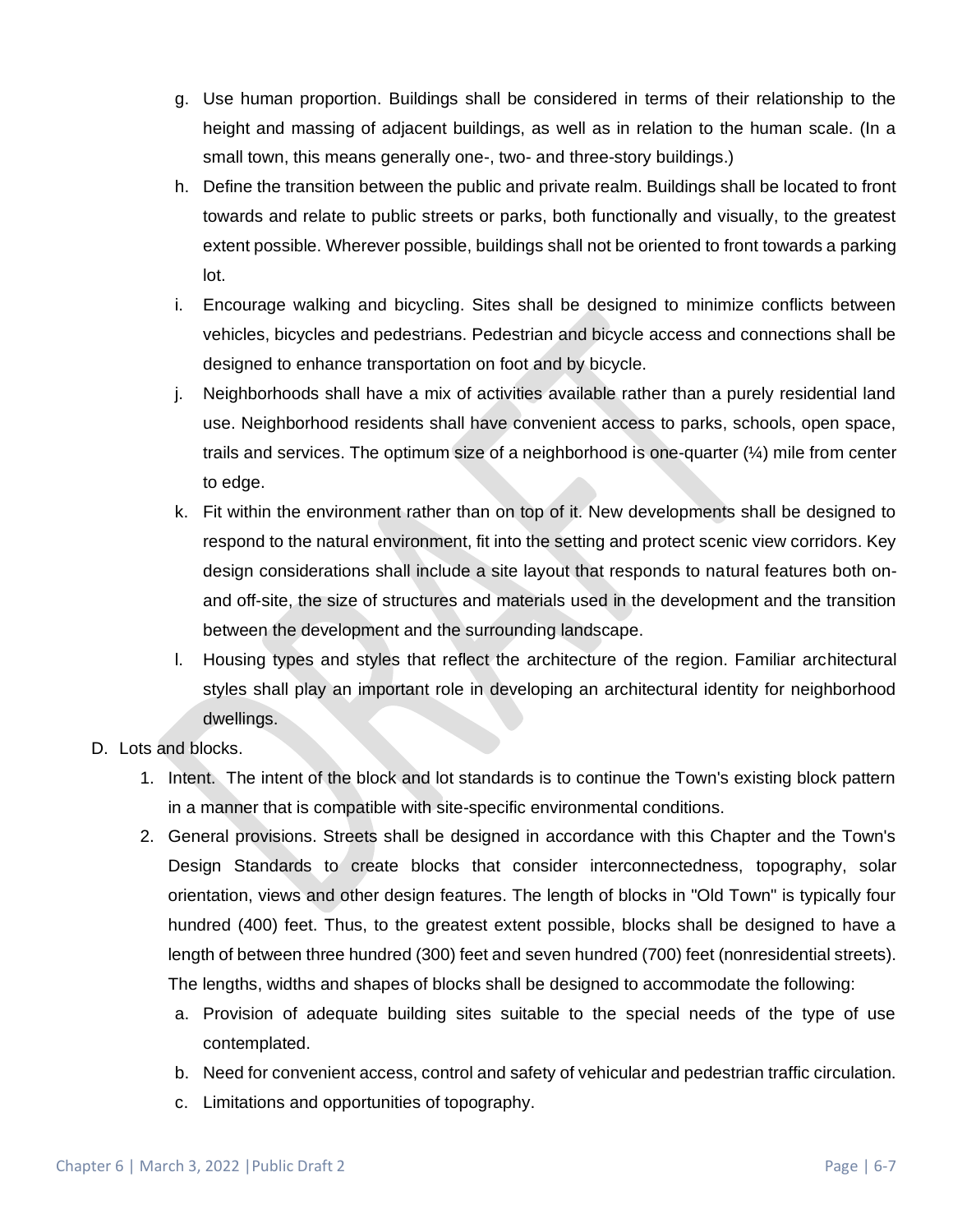- d. Lot dimension and configuration. Lot size, width, depth, shape and orientation and minimum building setback lines shall conform to Chapters 3 and 5 of this Chapter and shall facilitate the placement of buildings with sufficient access, outdoor space, privacy and view.
- e. Depth and width of properties shall be adequate to provide for off-street parking, landscaping and loading areas required by the type of use and development contemplated.
- 3. Lot frontage. All lots shall have frontage that is either adjacent to or directly accessible to a street. Flag lots are prohibited unless otherwise approved by the Board of Trustees.
- 4. Corner lots. Corner lots for residential use shall have extra width to accommodate side elevation enhancements, such as porches and bay windows, the required building setback and utility easements on both street frontages. For a corner lot, the front of the lot is defined as the side having the shortest street frontage. In the case of a reverse corner lot, both sides abutting a street shall maintain a front yard setback.
- 5. Double frontage. Double frontage lots for residential uses are not permitted except where essential to provide separation of residential properties from arterial streets or commercial uses, or to overcome specific disadvantage of topography and orientation. A planting screen easement of at least ten (10) feet in width, across which there shall be no vehicular right of access, is required along the property line of lots abutting an arterial street or other high traffic or conflicting use.
- 6. Residential lots adjacent to arterial streets. Residential lots that are adjacent to an arterial street shall comply with the following:
	- a. Lots where dwelling units do not face, an arterial street (i.e., rear yards abut the street), shall:
		- i. have a minimum depth of one hundred fifty (150) feet,
		- ii. prohibit direct access to the street,
		- iii. Include a minimum street setback of seventy-five (75) feet.
	- b. Lots where dwelling units do not face the arterial street or are side loaded relative to the street, shall:
		- i. Include a front or side setback to the house, respectively, of at least fifty (50) feet, And
		- ii. Apply additional buffering techniques per section 5.04 of this Land Use Code.
- 7. Residential lot access to adjacent street.
	- a. Driveway access to a local or collector street from a single-family detached residential lot is limited to one (1) driveway curb-cut or driveway access of no greater than twenty (20) feet in width. A circular drive in which each access to the local or collector street is less than ten (10) feet in width, separated by at least thirty (30) feet, and which is constructed as an integral part of the overall architectural design of the single-family residence, is considered a single driveway access.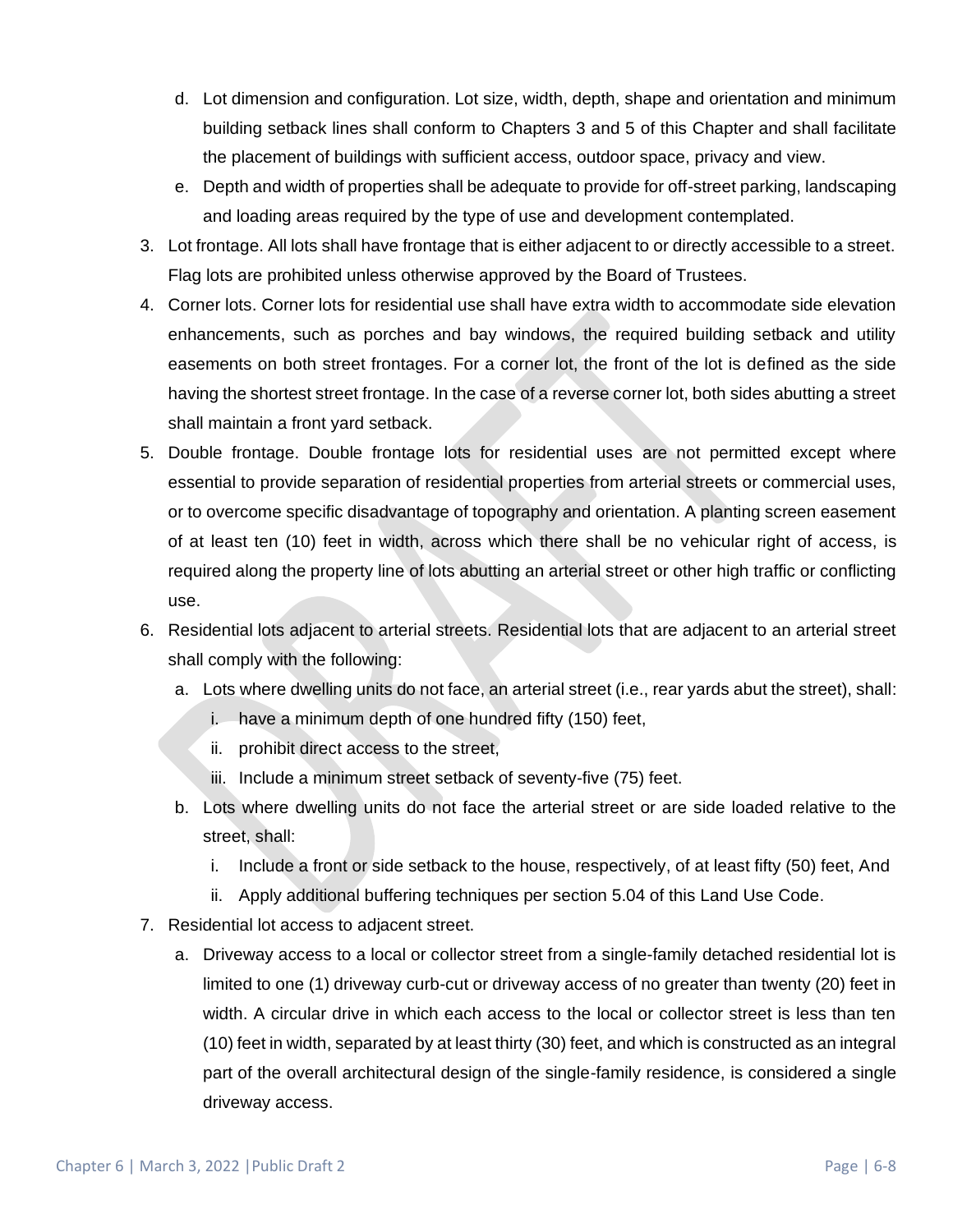- b. Driveway access to a local street from a single-family detached residential lot shall be greater than fifty (50) feet from the intersection of the local street and a collector street or one hundred twenty-five (125) feet from the intersection of the local street and an arterial street as measured from the intersecting right-of-way lines.
- c. Driveway access to a collector street from a single-family detached residential lot shall be greater than one hundred twenty-five (125) feet from the intersection of the collector street and a local street, another collector street or an arterial street as measured from the intersecting right-of-way lines.
- 8. Multi-family residential, commercial, business and industrial lot access to adjacent street.
	- a. Driveway access to a local or collector street from a multi-family residential, commercial, business or industrial lot shall be greater than one hundred twenty-five (125) feet from any street intersection as measured from the intersecting right-of-way lines:
	- b. Driveway access to an arterial street from a commercial, business or industrial lot shall be at least two hundred fifty (250) feet from any intersection on the arterial street, or from another commercial, business or industrial lot's access as measured from the intersecting right-ofway lines or driveways; or
	- c. If subsection C.2 applies, driveway access to a local street, collector street or arterial street from a multi-family residential, commercial, business or industrial lot shall be determined by a traffic study approved by the Town.

### **6.03 Dedications**

- A. Streets. All street rights-of-way shall be dedicated to the Town.
- B. Sidewalks, walkways, and multi-use trails.
	- 1. All walkways, sidewalks, and multi-use paths located within the right-of-way shall be dedicated to the Town
	- 2. All walkways, sidewalks, and multi-use paths that are not located with the right-of-way shall be dedicated to a duly formed owners' association.
- C. Utilities.
	- 1. Utility easement width. Utility easement widths and locations shall comply with the design standards. Location and adequacy of utility easements is subject to the approval and acceptance of the Town or applicable utility companies.
	- 2. Multiple installations within easements. Easements shall be designed to provide efficient installation of utilities. Public utility installations shall be located to permit multiple installations within the easements. The developer will establish final utility grades prior to utility installations.
	- 3. Underground utilities.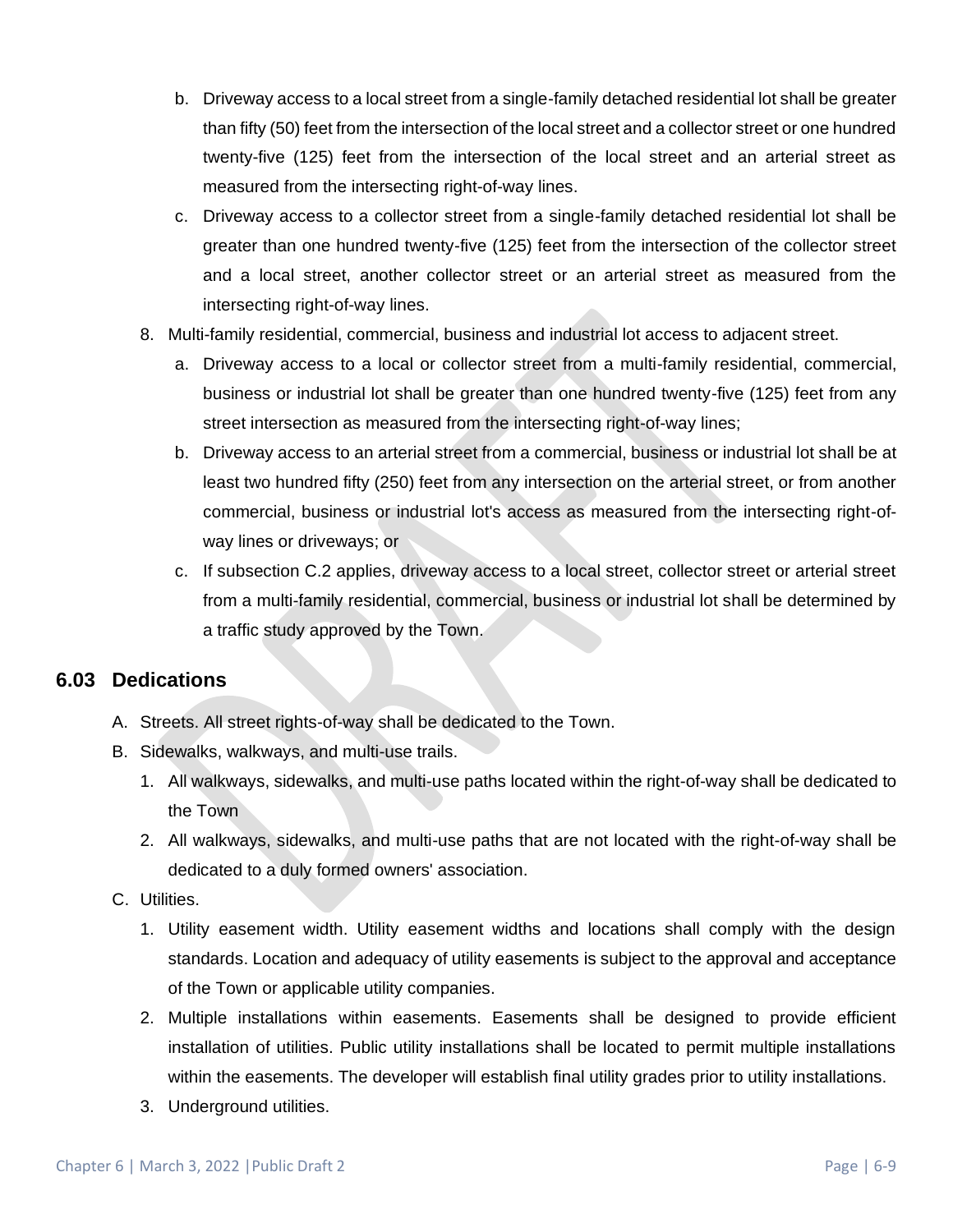- a. Telephone lines, electric lines, cable television lines and other utility services shall be placed underground.
- b. The subdivider shall comply with this Section and shall make the necessary arrangements, including any construction or installation charges, with each utility provider for the installation of underground facilities.
- c. Transformers, switching boxes, meter cabinets, pedestals, ducts and other facilities necessarily appurtenant to underground utilities shall be placed underground or on the surface but not on utility poles.
- 4. Transformers shall be placed outside of the vision clearance triangle with placement approved by Town staff during construction.
- 5. Screening or fencing is required (see section 5.04).
- 6. Electric transmission and distribution feeder lines and their necessary appurtenances may not be placed above ground unless they carry greater than 115 kV. Those facilities shall be placed within easements or public streets, or in private easements or rights-of-way.
- D. Park and open space. Parks and open space shall be dedicated to the Town per the quantities detailed in section 5.06 of this Land Use Code.

## **6.04 Subdivision Improvements and Development Agreements**

- 6.01.1 Public Improvements
	- A. The Town shall require a developer to execute a Development Improvements Agreement (DIA) for public improvements agreeing to construct all public improvements required by this Land Use Code, Standard Design Criteria and Standard Construction Requirements, or other applicable regulation of the Town.
	- B. Developers shall provide to the Town a construction security for at least one hundred (100) percent of the cost of the required public improvements in the form of a development bond, letter of credit, cash, certificate of deposit or other means, as determined by the Board of Trustees, to complete said public improvements in accordance with approved development plans.
	- C. No subdivision plat shall be signed by the Town or recorded at the Office of the Larimer County Clerk and Recorder, and no building permit shall be issued for development, until a DIA has been executed and construction security has been posted.
	- D. The DIA shall include a list of all agreed-upon public improvements, an estimate of the cost of such improvements, the form of construction security for the improvements, and any other provisions or conditions deemed necessary by the Town Board to ensure that all public improvements will be completed in a timely, cost-effective manner that meets the Town's engineering standards. A DIA shall run with and be a burden upon the land described in the agreement.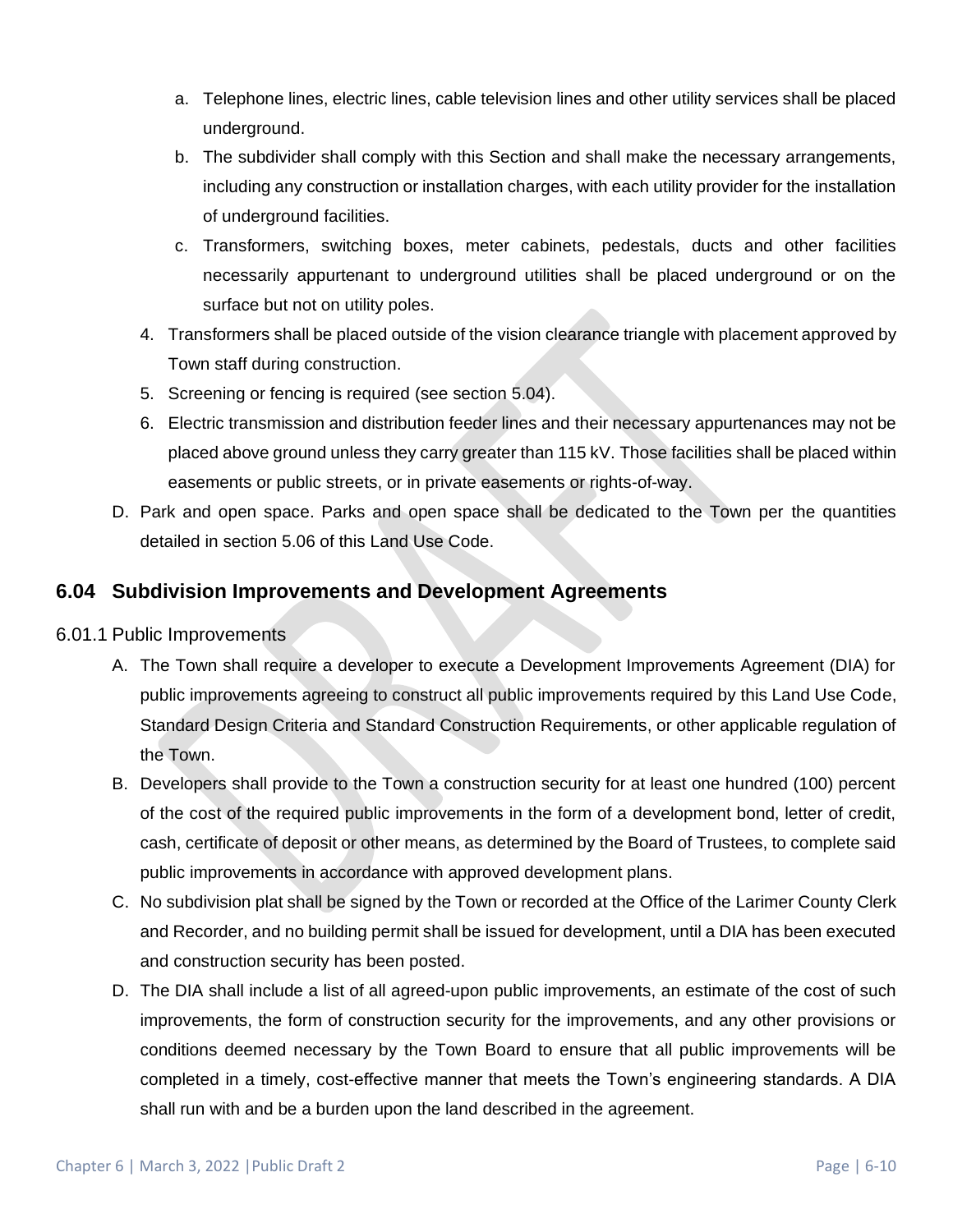- E. The Town, at its discretion, may require the developer to execute other agreements or contracts setting forth the plan, method, and parties responsible for the construction of any required public improvements shown in the approved documents.
- F. All public improvements shall be inspected by the Planning Director upon completion. If it is determined that the required public improvements are not constructed in compliance with specifications, a list of specific deficiencies shall be provided to the subdivider with the request that such deficiencies be corrected before preliminary approval will be granted. If it is determined that the subdivider will not construct any or all of the public improvements or remedy the deficiencies in accordance with the construction plans, the Town Council may withdraw and employ from the construction security such funds as may be necessary to construct the public improvements or remedy deficiencies.
- G. The following public improvements shall be constructed unless waived by the Town Board.
	- 1. Road base, grading, and surfacing.
	- 2. Curbs and gutters and driveway returns.
	- 3. Street lights.
	- 4. Sidewalks, multi-use paths/trails and open space development.
	- 5. Sanitary sewer collection system.
	- 6. Fire hydrants and assembly.
	- 7. Storm sewers, storm drainage system or manholes, as required.
	- 8. Utility distribution system for public parks, open space, and medians.
	- 9. Street signs at all street intersections and other traffic signs.
	- 10. Permanent reference monuments and monument boxes.
	- 11. Berm, fence, or buffer along major arterial and collector streets and surrounding development.
	- 12. Required landscaping and street trees.
	- 13. Erosion control.
	- 14. Domestic water system.
	- 15. Electricity.
	- 16. Natural gas.
	- 17. Telephone and cable.
- H. The required time for the completion of all required improvements shall be two (2) years from the recording date of the final plat. Town Council may extend such time for completion at the request of the subdivider. When such improvements are not completed within the required time, the Town may use the collateral to complete the required improvements, withhold building permits, or revoke approval of the final plat.
- I. Warranty.